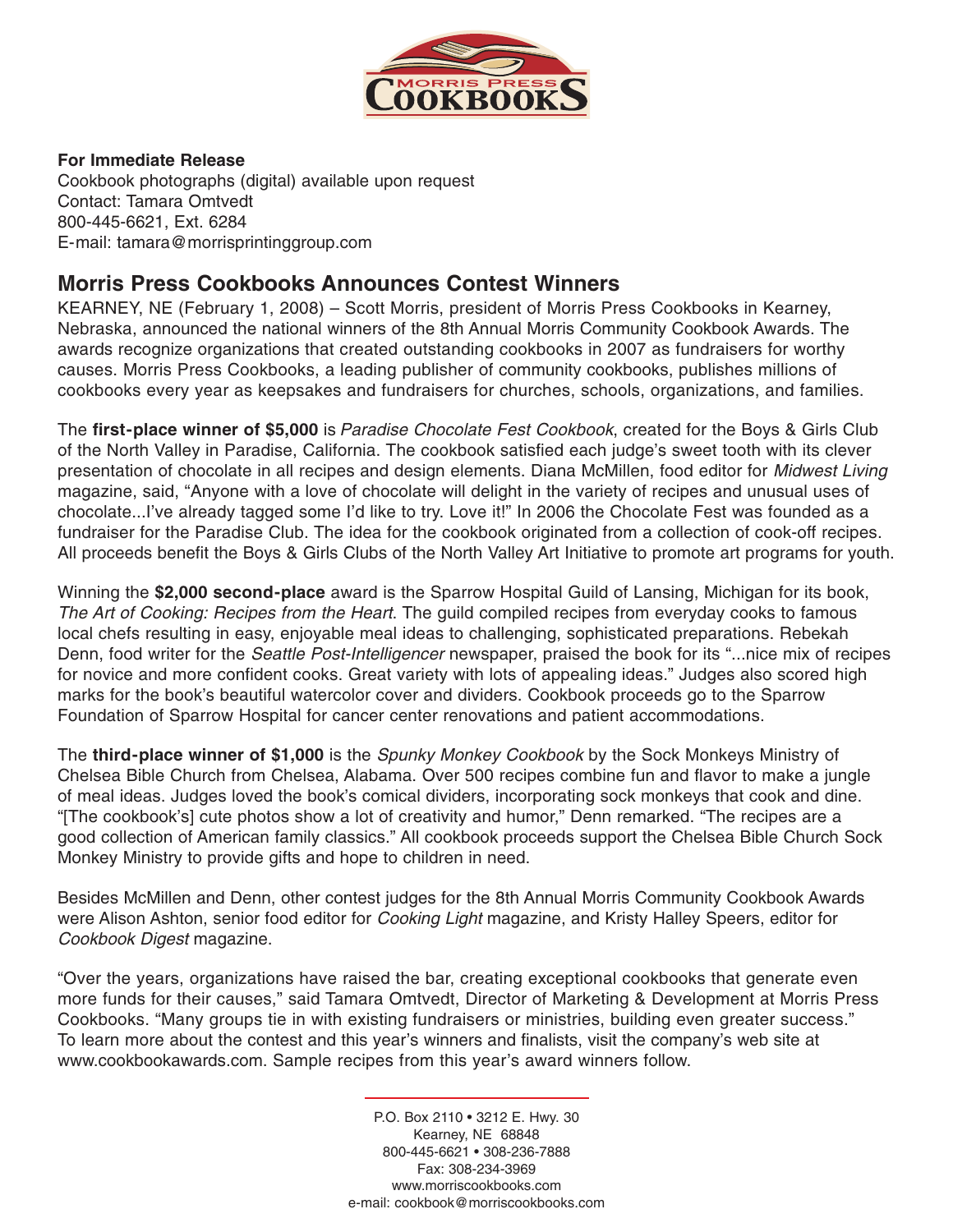# **First-Place Winner Paradise Chocolate Fest Cookbook – Boys & Girls Clubs of the North Valley**

## **Rich Chocolate Cake**

Cook-off Grand Prize Winner from Coral Drews

#### **Cake: Glaze:**

1 c. butter, softened (no substitutes) 3 T. half-and-half cream 1 c. half-and-half cream 2 T. butter, softened 1 c. sugar 2 T. corn syrup 8 eggs Fresh raspberries (opt.) 2 T. vanilla Mint leaves (opt.)

2 2/3 c. semi-sweet chocolate chips 1 c. semi-sweet chocolate chips

Grease a 10-inch springform pan and wrap bottom of pan with heavy-duty foil; set aside. In a saucepan, heat the chocolate chips, butter, cream and sugar over low heat until chocolate is melted; stir until smooth. Pour into a large mixing bowl; cool. In another mixing bowl, beat eggs on high for 3 minutes or until light and fluffy. Beat into chocolate mixture, a third at a time, until well-blended. Stir in vanilla. Pour into prepared pan; place on a baking sheet. Bake at 350° for 45-50 minutes or until a toothpick inserted near the center comes out with moist crumbs (top will crack). Cool on a wire rack (cake will settle). Cover and chill for 1 hour. Run a knife around the edge of the pan before removing sides. **Note:** This cake contains no flour.

**Glaze:** In a saucepan, heat the chocolate chips, cream, butter and corn syrup over low heat until chocolate is melted; stir until smooth. Spread enough of the glaze over top and sides of cake to cover. Chill for 10 minutes. Repeat with remaining glaze. Chill overnight. Garnish with raspberries and mint if desired. Refrigerate leftovers. Yields 12-16 servings.

### **For more information about the Paradise Chocolate Fest Cookbook, please contact:**

Debbie LaPlant Moseley Boys & Girls Club of the North Valley 530-899-0335, ext. 210 dlaplantmoseley@bgcachico.org www.bgcanorthvalley.org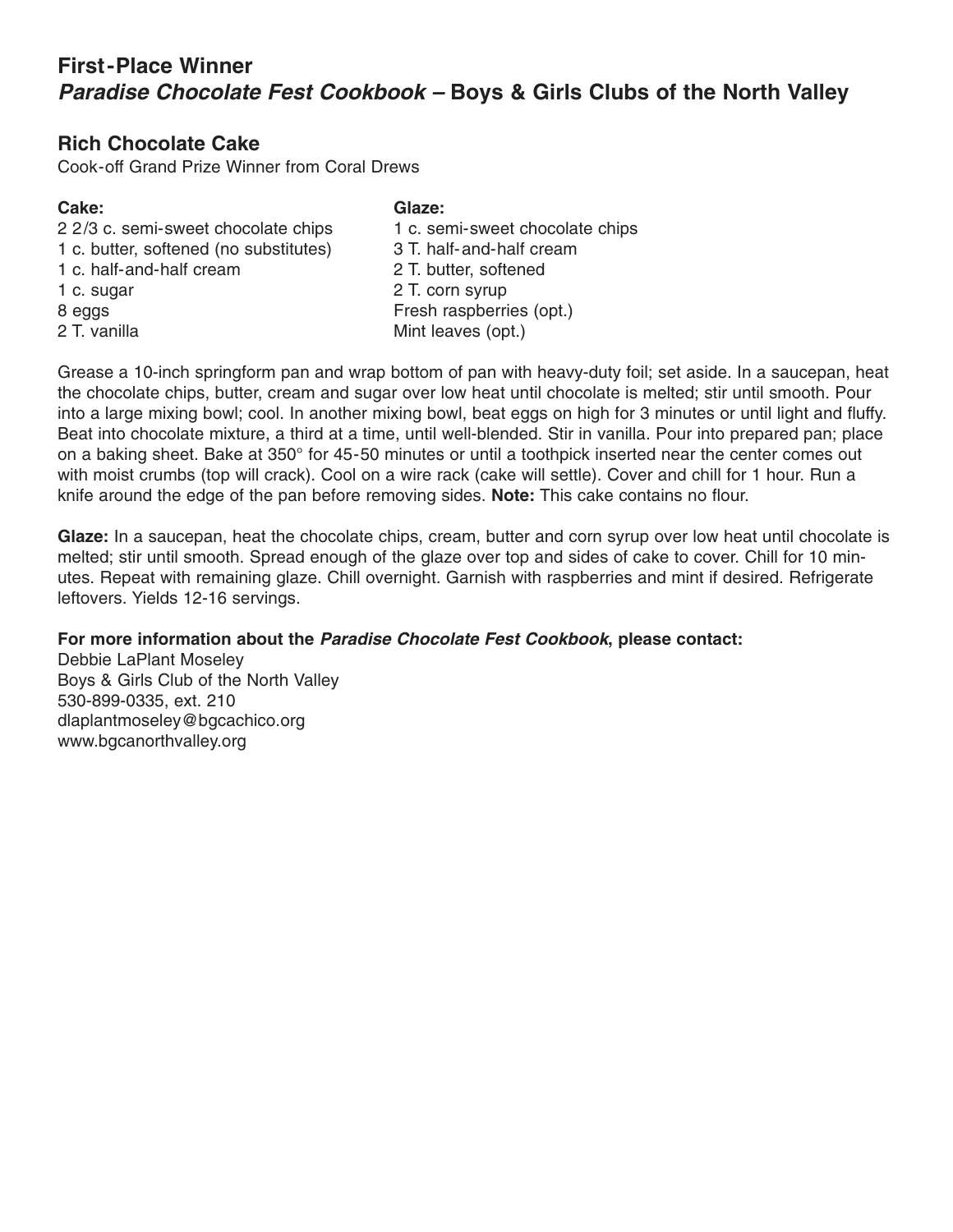# **Second-Place Winner The Art of Cooking: Recipes from the Heart – Sparrow Hospital Guild**

## **Avocado Lime Dip**

from Jane Becker

1 (8-oz.) pkg. cream cheese, softened 3 drops Tabasco® pepper sauce 1 c. avocado, mashed 1 tsp. onion, minced 1 dash Worcestershire sauce 2-3 T. lime juice 1 tsp. salt lime zest, to garnish

In a medium bowl, mix the cream cheese, avocado, Worcestershire sauce, salt, Tabasco® pepper sauce, onion, and lime juice until smooth. Garnish with lime zest. Yields 10 servings.

**For more information about The Art of Cooking: Recipes from the Heart, please contact:** Maggie Frankland 517-337-0863 mfrank26@comcast.net